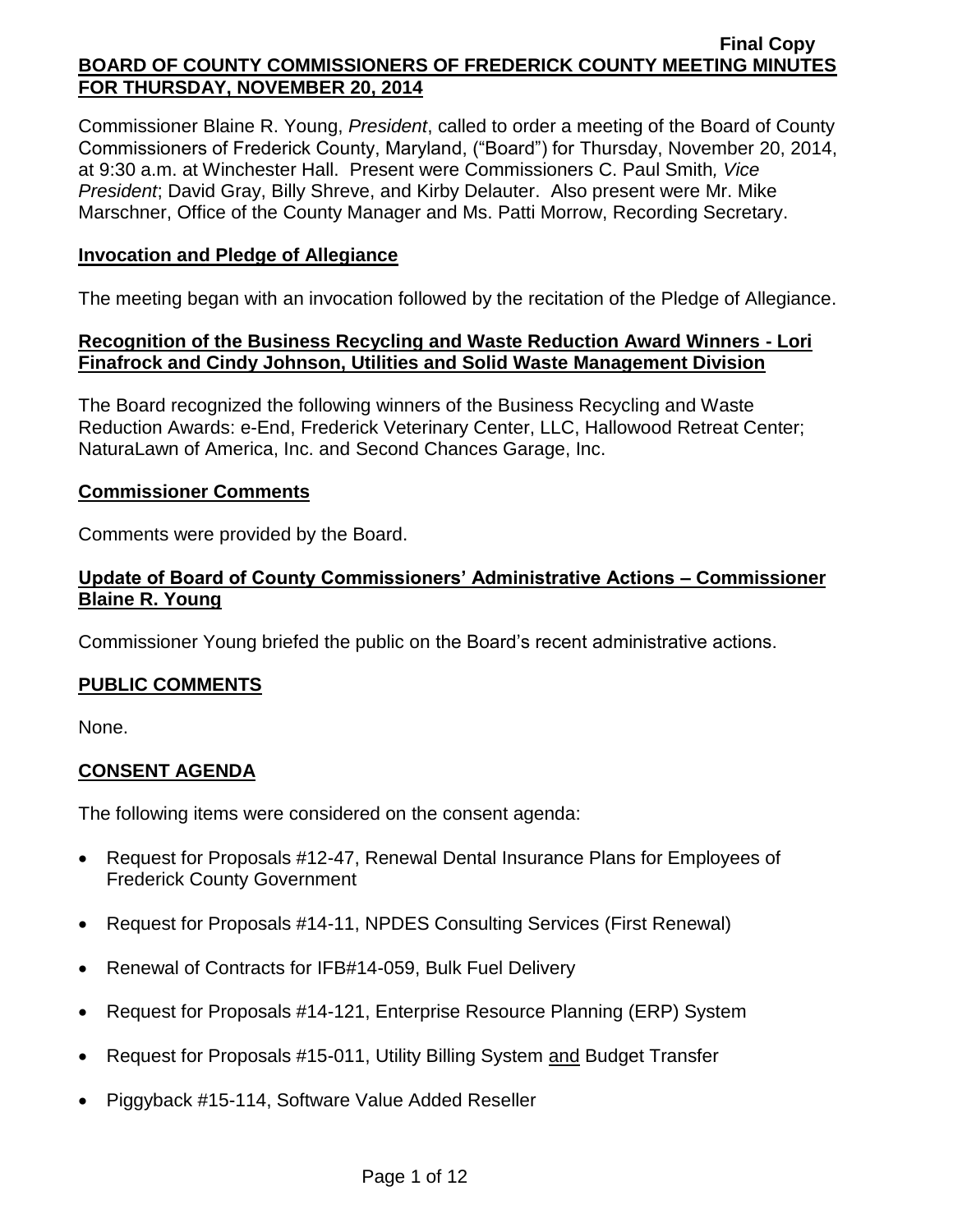- Piggyback #15-105, Mobile Data Terminal Replacement and Budget Transfer
- Piggyback #15-116, Scott Air Pack Parts
- Piggyback #15-117, I-Net Maintenance and Support Services
- Piggyback #15-122, Project Management Services
- Board of Education School Construction Amendment #15-06 and BT-15-081
- Conservation Reserve Enhancement Program (CREP) Rhoderick Easement Request
- EmPOWER Clean Energy Communities FY 2015 Low-to-Moderate Income Competitive Grant Program
- Emergency Number Systems Board Grant Funding
- FFY 2014 Hazard Mitigation Grant Program Two-Way Notification System Award and Sub-Award to Frederick County Public Schools
- FY 2015 School Climate (Anti-bullying) Grant Agreement and Budget Transfer

*Motion to approve the consent agenda as presented – Passed 5-0.*

| <b>COMMISSIONERS</b> | <b>MOTION</b> | <b>SECOND</b> | <b>YES</b> | <b>NO</b> | <b>ABSTAIN</b> | <b>NOT PRESENT</b> |
|----------------------|---------------|---------------|------------|-----------|----------------|--------------------|
| Young                |               |               |            |           |                |                    |
| <b>Smith</b>         |               |               |            |           |                |                    |
| <b>Shreve</b>        |               | "             |            |           |                |                    |
| Grav                 |               |               |            |           |                |                    |
| <b>Delauter</b>      |               |               | ↗          |           |                |                    |

## **WORKSESSION**

## **Termination of the Authority to Issue Bonds and the Aspen North Community Development Authority (CDA) – Jim Cumbie, Esquire, Venable LLP (County Bond Counsel)**

Mr. Cumbie presented the draft resolution for the termination of the authority to issue bonds and the Aspen North CDA.

Mr. Ian Bartman, Esquire, Offut Kurman, and Mr. Tom Hyde, representing the developer commented on the request from the landowners of the Aspen North CDA.

*Motion to approve and adopt the draft resolution as presented – Passed 5-0.*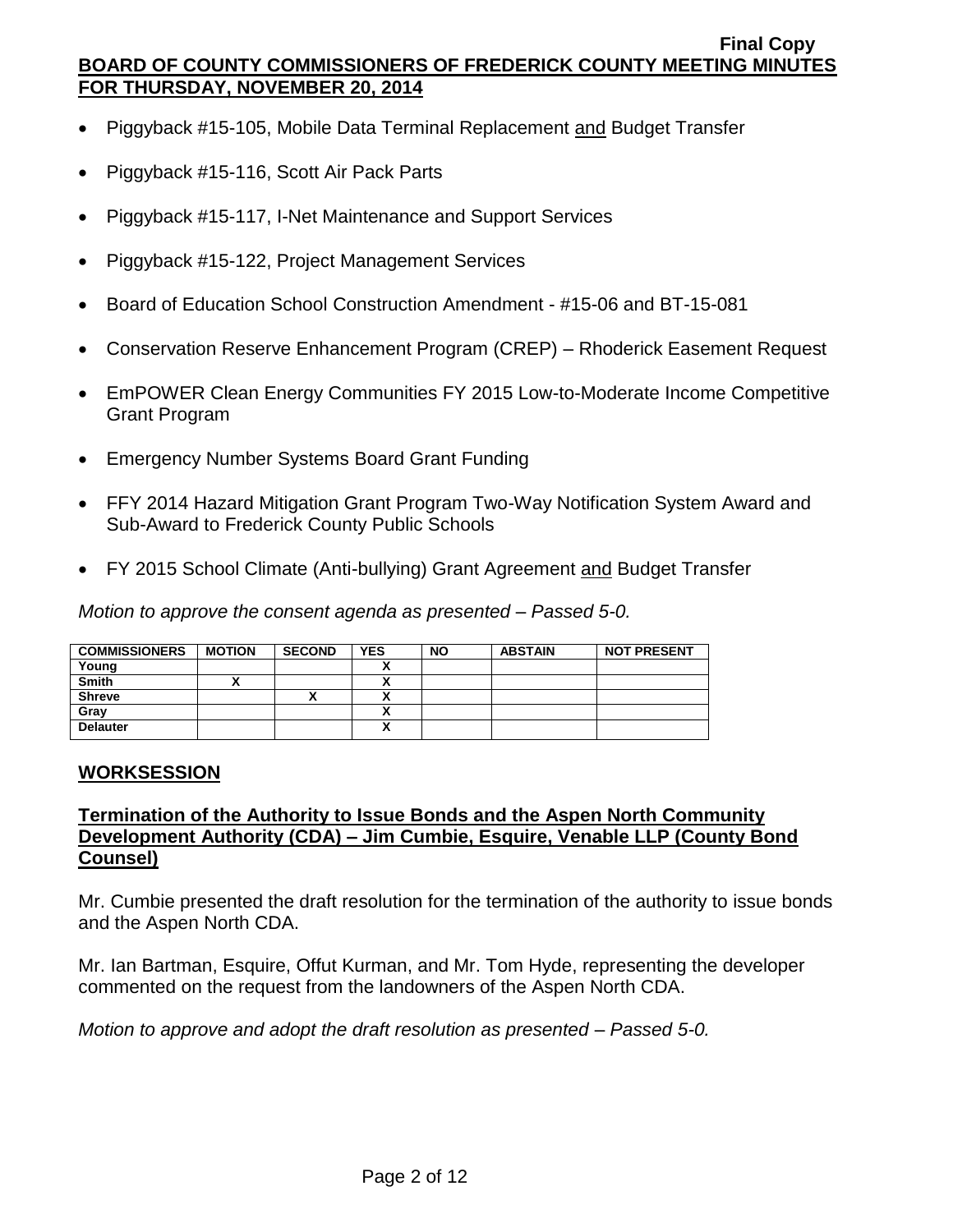| <b>COMMISSIONERS</b> | <b>MOTION</b> | <b>SECOND</b> | <b>YES</b> | <b>NO</b> | <b>ABSTAIN</b> | <b>NOT PRESENT</b> |
|----------------------|---------------|---------------|------------|-----------|----------------|--------------------|
| Young                |               |               |            |           |                |                    |
| <b>Smith</b>         |               |               |            |           |                |                    |
| <b>Shreve</b>        |               |               |            |           |                |                    |
| Gray                 |               |               |            |           |                |                    |
| <b>Delauter</b>      |               | Λ             |            |           |                |                    |

(A copy of the approved/adopted resolution can be obtained in the County Manager's Office or from the county's website, [www.FrederickCountyMD.gov.](http://www.frederickcountymd.gov/))

## **Oakdale Village Project – Jason Stitt, Public Works Division and Richard McCain, Office of the County Attorney**

Mr. McCain and Mr. Stitt presented a proposed Memorandum of Understanding (MOU) that would transfer real property from the Frederick County Board of Education to the County and subsequently from the county to Oakdale Investments, LLC, for an access road from Old National Pike into the Oakdale Middle and Elementary Schools.

*Motion to approve the draft MOU as amended and the Access Road Agreement as presented – Passed 5-0.*

| <b>COMMISSIONERS</b> | <b>MOTION</b> | <b>SECOND</b> | <b>YES</b> | <b>NO</b> | <b>ABSTAIN</b> | <b>NOT PRESENT</b> |
|----------------------|---------------|---------------|------------|-----------|----------------|--------------------|
| Young                |               |               |            |           |                |                    |
| <b>Smith</b>         |               |               |            |           |                |                    |
| <b>Shreve</b>        |               |               | ↗          |           |                |                    |
| Gray                 |               | ↗             | ~          |           |                |                    |
| <b>Delauter</b>      |               |               | n          |           |                |                    |

## **ADMINISTRATIVE BUSINESS**

## **Crumland Property Memorandum of Understanding (MOU) – Jason Stitt, Public Works Division**

Mr. Stitt presented the MOU between the City of Frederick and Frederick County addressing the upgrade, ownership, and maintenance of Bloomfield Road, Willowbrook Road and Sundays Lane where such roads abut the property. It was noted the City would hold a public hearing on the MOU on December 18, 2014.

*Motion to approve the MOU as presented – Passed 4-1.*

| <b>COMMISSIONERS</b> | <b>MOTION</b> | <b>SECOND</b> | <b>YES</b>               | <b>NO</b> | <b>ABSTAIN</b> | <b>NOT PRESENT</b> |
|----------------------|---------------|---------------|--------------------------|-----------|----------------|--------------------|
| Young                |               |               |                          |           |                |                    |
| <b>Smith</b>         |               |               |                          |           |                |                    |
| <b>Shreve</b>        |               |               |                          |           |                |                    |
| Gray                 |               |               |                          |           |                |                    |
| <b>Delauter</b>      |               | Λ             | $\overline{\phantom{a}}$ |           |                |                    |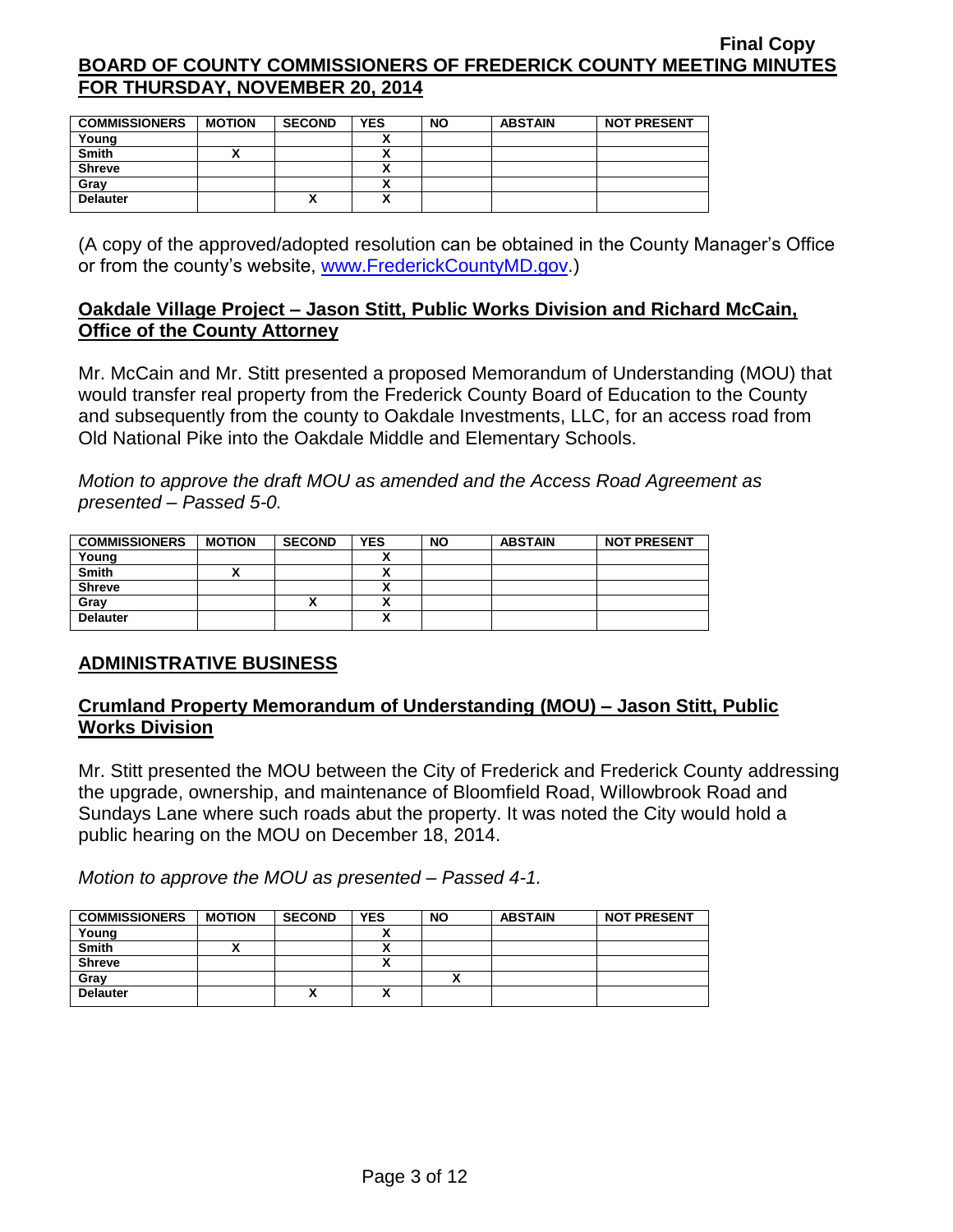## **PUBLIC HEARINGS**

## **Continuation of Water and Sewerage Plan Amendments – Tim Goodfellow, Community Development Division**

Commissioner Young swore in all who would testify.

(Commissioner Young passed the gavel to Commissioner Smith and left the meeting.)

Mr. Goodfellow noted tthe proposed water and sewer amendments were continued from previous hearings.

#WS-14-09 – MS Gladhill Farm, LLC (Tallyn Ridge)

Mr. Dave Severn, Esquire, Offut Kurman, representing the applicant, commented on the request.

There were no public comments.

*Motion to approve #WS-14-09 as presented – Passed 3-1.*

| <b>COMMISSIONERS</b> | <b>MOTION</b> | <b>SECOND</b> | <b>YES</b> | <b>NO</b> | <b>ABSTAIN</b> | <b>NOT PRESENT</b> |
|----------------------|---------------|---------------|------------|-----------|----------------|--------------------|
| Young                |               |               |            |           |                |                    |
| <b>Smith</b>         |               |               | ^          |           |                |                    |
| <b>Shreve</b>        |               | "             | ٠.<br>~    |           |                |                    |
| Gray                 |               |               |            |           |                |                    |
| <b>Delauter</b>      |               |               |            |           |                |                    |

#WS-14-11 – Payne Investments, LLC (Monrovia Town Center)

Mr. Noel Manalo, Esquire, Miles and Stockbridge, representing the applicant, commented on the request.

There were no public comments.

*Motion to approve #WS-14-11 as presented – Passed 3-1.*

| <b>COMMISSIONERS</b> | <b>MOTION</b> | <b>SECOND</b> | <b>YES</b> | <b>NO</b> | <b>ABSTAIN</b> | <b>NOT PRESENT</b> |
|----------------------|---------------|---------------|------------|-----------|----------------|--------------------|
| Young                |               |               |            |           |                |                    |
| <b>Smith</b>         |               |               |            |           |                |                    |
| <b>Shreve</b>        |               | ́             | v<br>      |           |                |                    |
| Gray                 |               |               |            |           |                |                    |
| <b>Delauter</b>      |               |               | ٠.<br>Λ    |           |                |                    |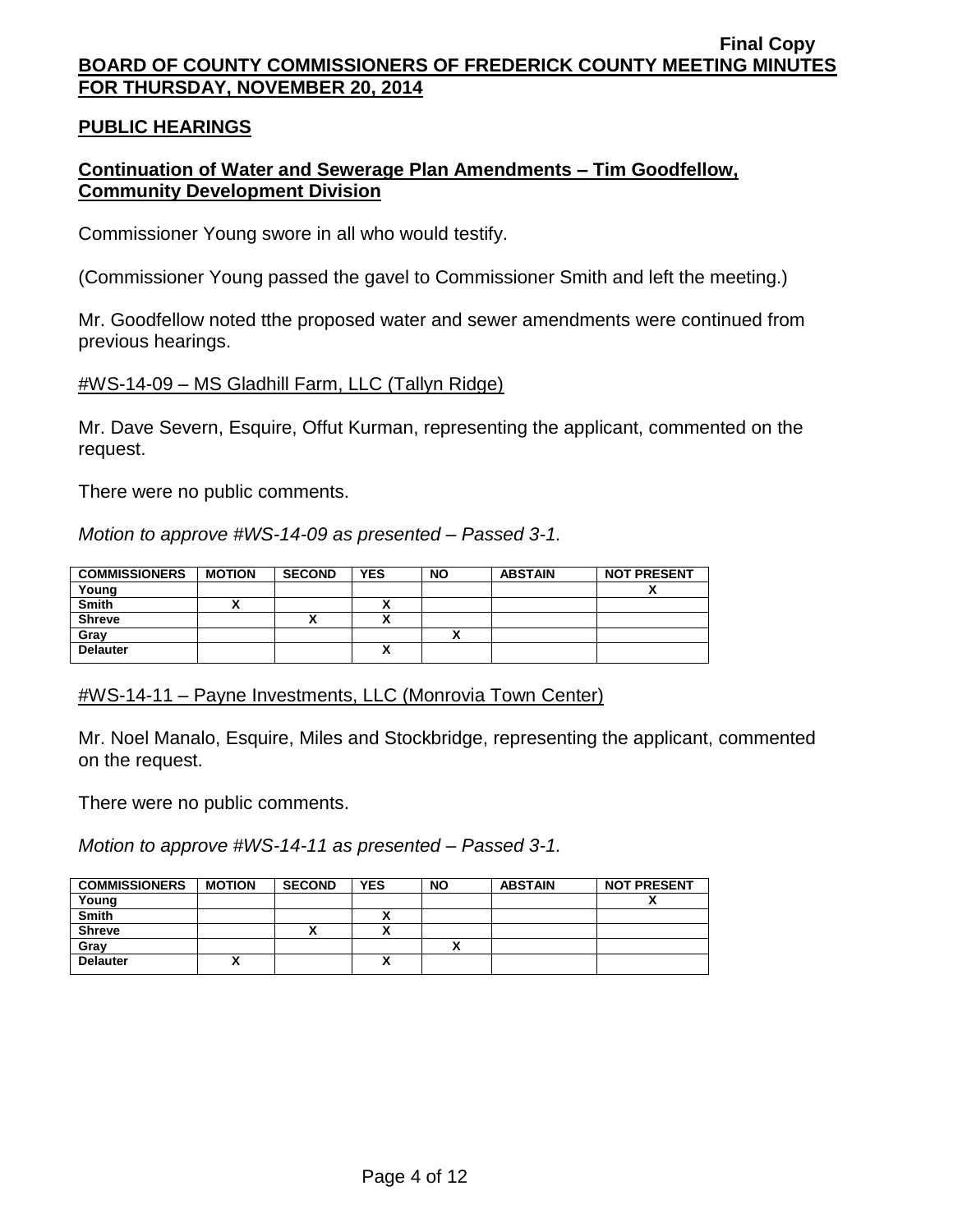#WS-14-12 – 75-80 Properties, LLC (Monrovia Town Center); #WS-14-13 – Wilcom Family Partnership/75-80 Properties, LLC (Monrovia Town Center); #WS-14-14 – 75-80 Properties, LLC (Monrovia Town Center); and #WS-14-15 – 75-80 Properties, LLC (Monrovia Town Center)

Mr. Noel Manalo, Esquire, Miles and Stockbridge, representing the applicants, commented on the requests.

There were no public comments.

*Motion to approve #WS-14-12, #WS-14-13, #WS-14-14 and #WS-14-15 as presented – Passed 3-1.*

| <b>COMMISSIONERS</b> | <b>MOTION</b> | <b>SECOND</b> | <b>YES</b> | <b>NO</b> | <b>ABSTAIN</b> | <b>NOT PRESENT</b> |
|----------------------|---------------|---------------|------------|-----------|----------------|--------------------|
| Young                |               |               |            |           |                |                    |
| <b>Smith</b>         |               |               | ~          |           |                |                    |
| <b>Shreve</b>        |               |               |            |           |                |                    |
| Gray                 |               |               |            |           |                |                    |
| <b>Delauter</b>      | ~             |               | Λ          |           |                |                    |

#WS-14-22 – Oakdale Investments, LLC (Linganore Town Center)

Mr. Jason Wylie, Oakdale Investments, LLC, representing the applicant, commented on the request.

Public comment was heard from:

• Michele Rosenfeld, Esquire

*Motion to approve #WS-14-22 as presented – Passed 3-1.*

## #WS-13-28 – Urbana Corporate Center, LLC

Mr. Craig Wahl, Rodgers Consulting, representing the applicants, commented on the reqest.

There were no public comments.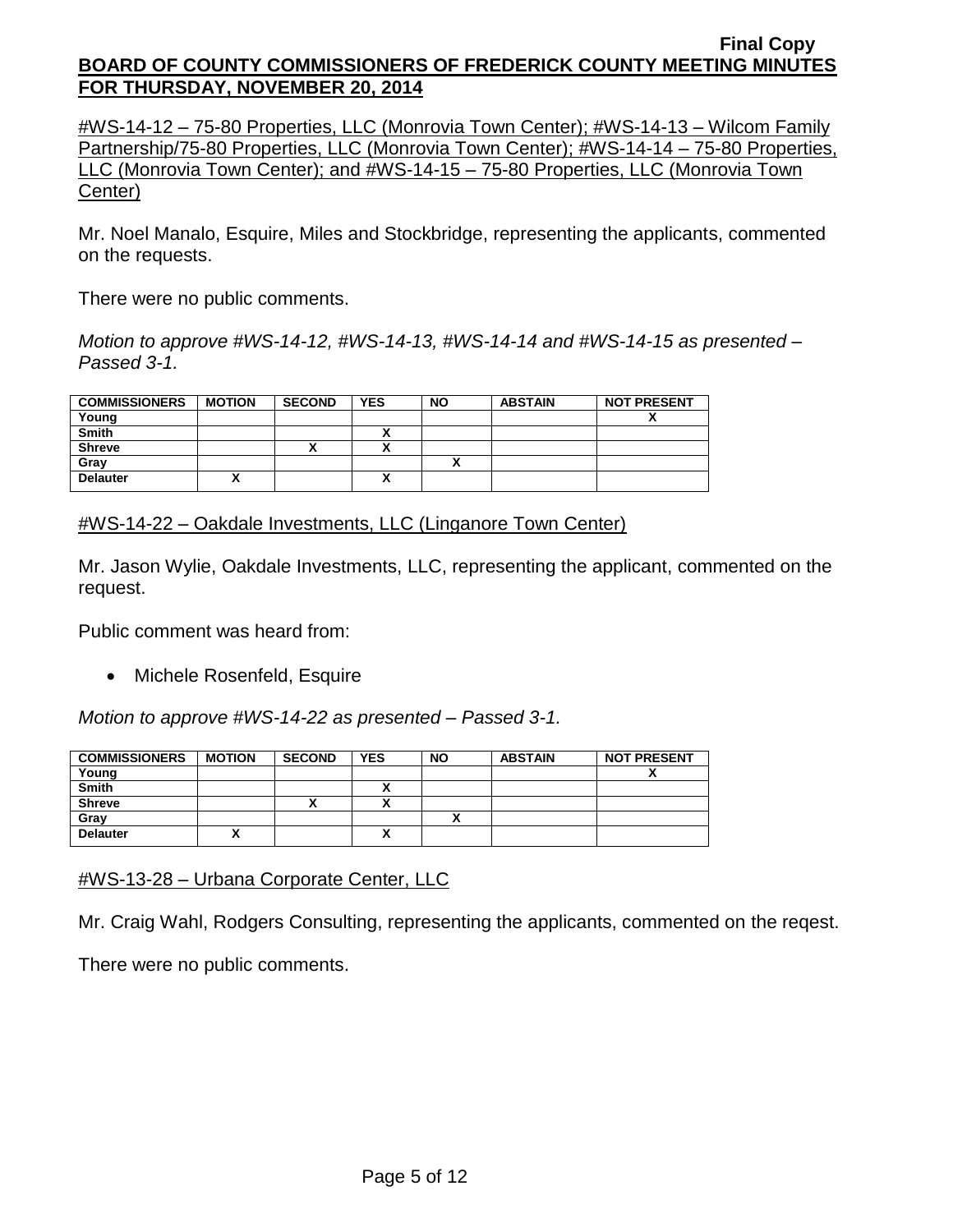*Motion to approve #WS-13-28 as presented – Passed 3-1.*

| <b>COMMISSIONERS</b> | <b>MOTION</b> | <b>SECOND</b> | <b>YES</b> | <b>NO</b> | <b>ABSTAIN</b> | <b>NOT PRESENT</b> |
|----------------------|---------------|---------------|------------|-----------|----------------|--------------------|
| Young                |               |               |            |           |                | ,,                 |
| <b>Smith</b>         |               |               | ^          |           |                |                    |
| <b>Shreve</b>        |               | Λ             | Λ          |           |                |                    |
| Gray                 |               |               |            |           |                |                    |
| <b>Delauter</b>      |               |               | v<br>A     |           |                |                    |

(Commissioner Young returned to the meeting and the gavel was passed back to him by Commissioner Smith.)

#### **Zoning Text Amendment #ZT-14-03 – To Allow for a Farm Brewery as an Accessory to a Commercial Roadside Stand – Larry Smith, Community Development Division**

Commissioner Young swore in all who would testify.

A public hearing was held, as duly advertised, on #ZT-14-03.

Mr. Smith presented #ZT-14-03. He noted a request had been received for consideration of amending specific sections of the Zoning Ordinance to allow a Class 8 Farm Brewery License holder to sell and deliver beer in accordance with the terms and approvals of that licese as an accessory use to a Commercial Roadside Stand. It was also noted that the Frederick County Planning Commission recommended approval of #ZT-14-03.

Public comment was heard from:

• Brian Roberts

*Motion to approve #ZT-04-03 as presented – Passed 4-1.*

| <b>COMMISSIONERS</b> | <b>MOTION</b> | <b>SECOND</b> | <b>YES</b>               | <b>NO</b> | <b>ABSTAIN</b> | <b>NOT PRESENT</b> |
|----------------------|---------------|---------------|--------------------------|-----------|----------------|--------------------|
| Young                |               |               |                          |           |                |                    |
| <b>Smith</b>         |               |               |                          |           |                |                    |
| <b>Shreve</b>        |               |               | ~                        |           |                |                    |
| Gray                 |               |               |                          |           |                |                    |
| <b>Delauter</b>      |               | Λ             | $\overline{\phantom{a}}$ |           |                |                    |

(A copy of the approved/adopted ordinance can be obtained in the County Manager's Office or from the county's website, [www.FrederickCountyMD.gov.](http://www.frederickcountymd.gov/))

### **Proposed Designation of the Clifton-on-the-Monocacy Property to the Frederick County Register of Historic Places – Denis Superczynski, Community Development Division**

Commissioner Young swore in all who would testify.

A public hearing was held, as duly advertised, on the consideration to designate Clifton-onthe-Monocacy/Graff Farmstead, located at 3995 and 4007 Buckeystown Pike, Buckeystown, Maryland, to the Frederick County Register of Historic Places.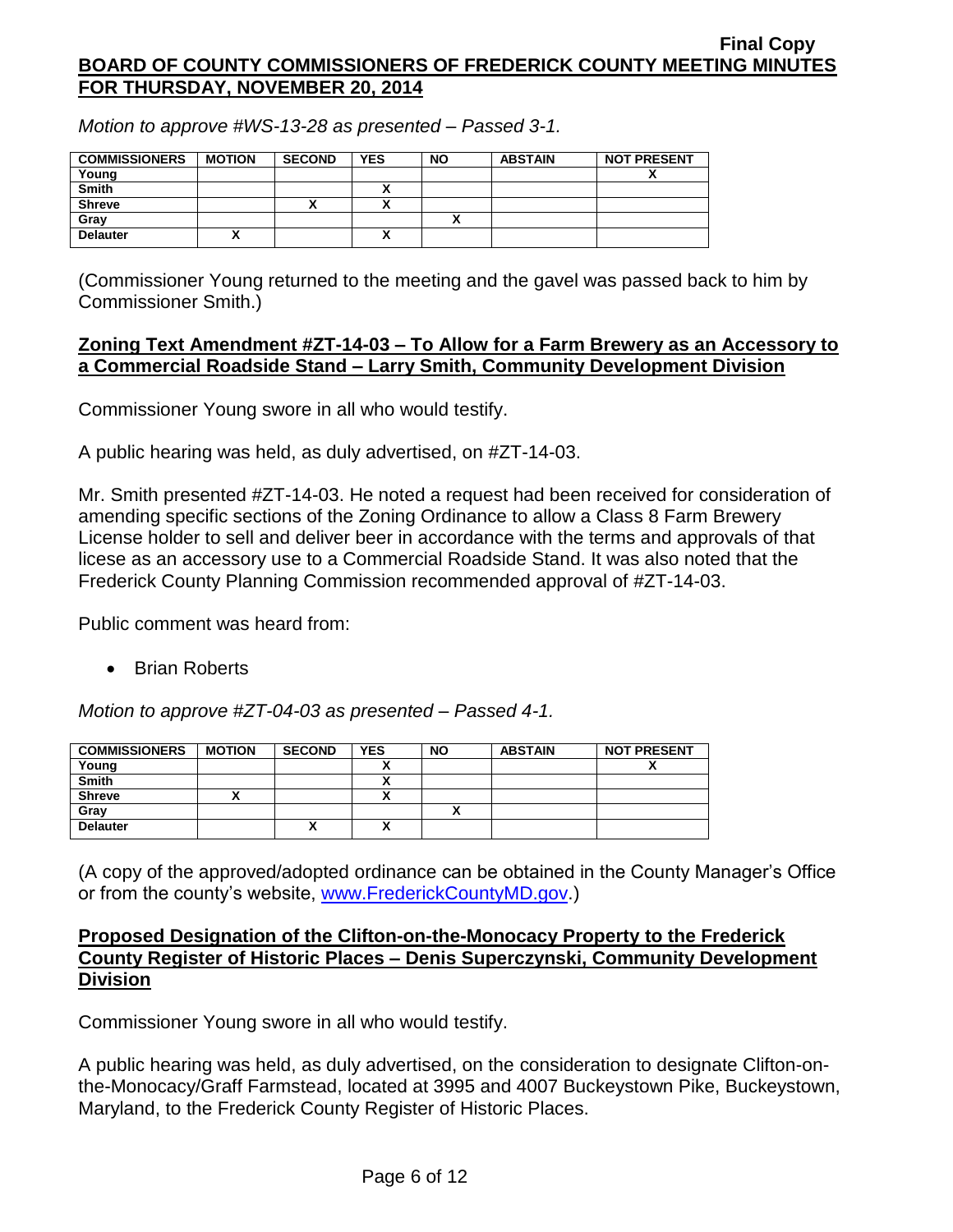Mr. Superczynski presented the request.

Public comment was heard from:

• Kirk Horseman

*Motion to approve the addition of the property to the Frederick County Register of Historic Places as presented – Passed 5-0.*

| <b>COMMISSIONERS</b> | <b>MOTION</b> | <b>SECOND</b> | <b>YES</b>                   | <b>NO</b> | <b>ABSTAIN</b> | <b>NOT PRESENT</b> |
|----------------------|---------------|---------------|------------------------------|-----------|----------------|--------------------|
| Young                |               |               |                              |           |                |                    |
| <b>Smith</b>         |               |               |                              |           |                |                    |
| <b>Shreve</b>        |               |               |                              |           |                |                    |
| Gray                 |               |               |                              |           |                |                    |
| <b>Delauter</b>      |               |               | ۰.<br>$\mathbf{\mathcal{L}}$ |           |                |                    |

## **WORKSESSION**

## **Memorandum of Understanding (MOU) with the Maryland Environmental Trust (MET) for the Tabler Run Sewer Interceptor and Funding Agreement between Monocacy Land Company, LLC and Board of County Commissioners – Kevin Demosky, Utilities and Solid Waste Management Division**

Mr. Demosky presented the draft MOU and the Funding Agreement.

There was no public comment.

*Motion to approve the draft MOU between MET and the county and the Funding Agreement between Monocacy Land Company, LLC, and the county that provides compensation for various aspects of the MOU – Passed 5-0.*

| <b>COMMISSIONERS</b> | <b>MOTION</b> | <b>SECOND</b> | <b>YES</b> | <b>NO</b> | <b>ABSTAIN</b> | <b>NOT PRESENT</b> |
|----------------------|---------------|---------------|------------|-----------|----------------|--------------------|
| Young                |               |               |            |           |                |                    |
| <b>Smith</b>         |               |               |            |           |                |                    |
| <b>Shreve</b>        |               |               |            |           |                |                    |
| Gray                 |               |               |            |           |                |                    |
| <b>Delauter</b>      |               | Λ             | A          |           |                |                    |

## **Lake Linganore Water Supply Agreement (Agreement) – Mike Marschner, Office of the County Manager**

Mr. Marschner presented the proposed new Agreement between the City of Frederick (City), Frederick County (County) and the Lake Linganore Association (LLA). He noted a component of the new Agreement established the intial dredging project of Lake Linganore, with a cost share from City - 50%; County – 25% and LLA – 25%.

Mr. Bob Kimble, LLA, commented on the Agreement.

Public comment was heard from: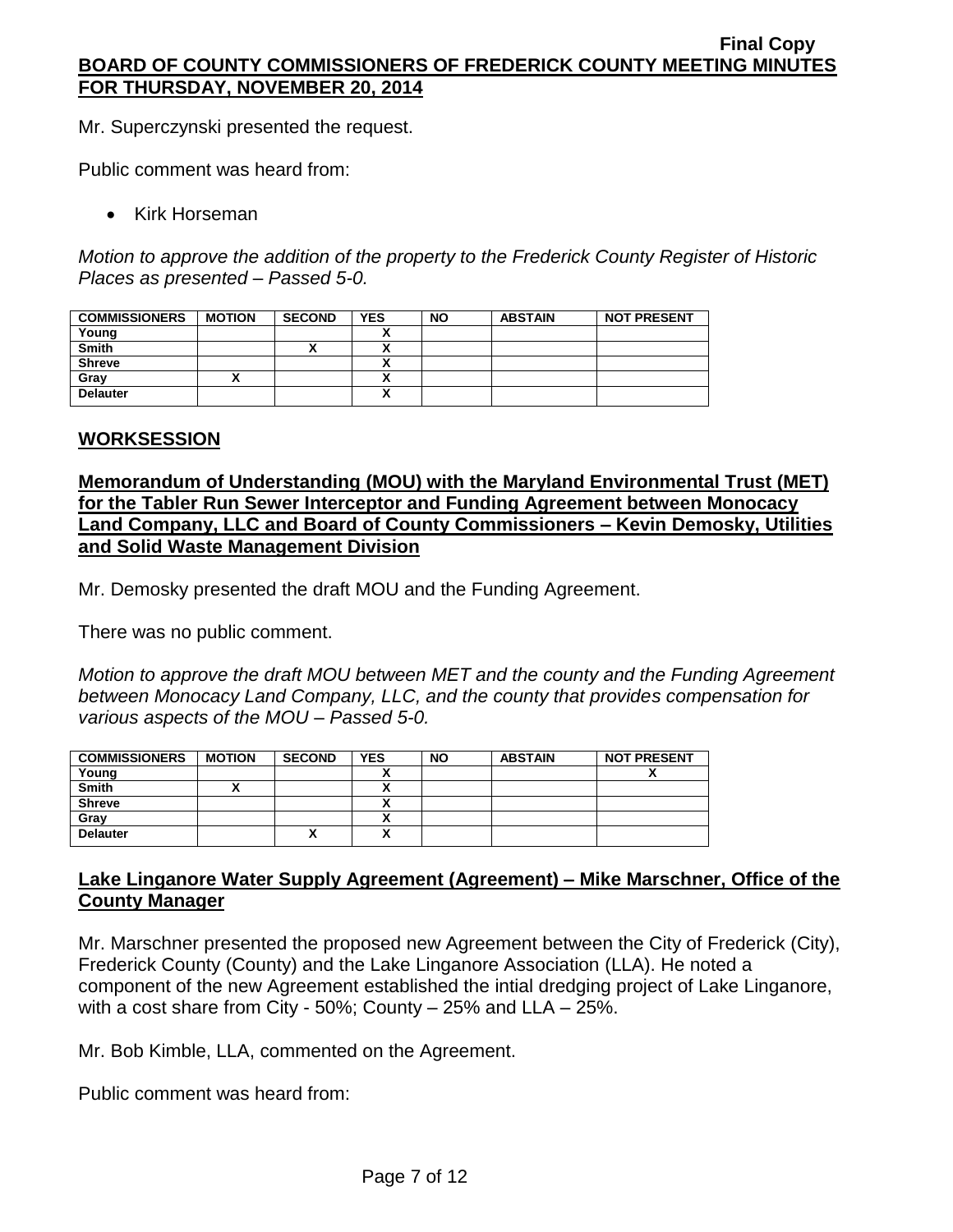• Bob Charles

*Motion to approve proposed Agreement in its current form and transmit it to the City and LLA for their respective execution and once the agreement is fully executed the county would request approval of the intergovernmental agreement with the Maryland Environmental Service to begin the Phase I of permitting and project management necessary for the initial dredging project – Passed 5-0.*

| <b>COMMISSIONERS</b> | <b>MOTION</b> | <b>SECOND</b> | <b>YES</b> | <b>NO</b> | <b>ABSTAIN</b> | <b>NOT PRESENT</b> |
|----------------------|---------------|---------------|------------|-----------|----------------|--------------------|
| Young                |               |               |            |           |                |                    |
| <b>Smith</b>         |               |               |            |           |                |                    |
| <b>Shreve</b>        |               |               |            |           |                |                    |
| Gray                 |               |               |            |           |                |                    |
| <b>Delauter</b>      |               | Λ             |            |           |                |                    |

## **ADMINISTRATIVE BUSINESS**

## **County Budget Transfers – Regina Howell, Finance Division**

- #BT-15-085 Permits and Inspections, Community Development Division
- #BT-15-086 Finance Division
- #BT-15-087 Finance Division

*Motion to approve #BT-15-085, #BT-15-086 and #BT-15-087 as presented – Passed 3-2.*

| <b>COMMISSIONERS</b> | <b>MOTION</b> | <b>SECOND</b> | <b>YES</b> | <b>NO</b> | <b>ABSTAIN</b> | <b>NOT PRESENT</b> |
|----------------------|---------------|---------------|------------|-----------|----------------|--------------------|
| Young                |               |               |            |           |                |                    |
| <b>Smith</b>         |               |               |            |           |                |                    |
| <b>Shreve</b>        |               |               |            |           |                |                    |
| Gray                 |               |               |            |           |                |                    |
| <b>Delauter</b>      |               | Λ             |            |           |                |                    |

*Motion to transfer \$50,000 from the Fuel Contingency Fund to the County Council budget for contracted services – Passed 5-0.*

| <b>COMMISSIONERS</b> | <b>MOTION</b> | <b>SECOND</b> | <b>YES</b> | <b>NO</b> | <b>ABSTAIN</b> | <b>NOT PRESENT</b> |
|----------------------|---------------|---------------|------------|-----------|----------------|--------------------|
| Young                |               |               |            |           |                |                    |
| <b>Smith</b>         |               |               |            |           |                |                    |
| <b>Shreve</b>        |               |               |            |           |                |                    |
| Gray                 |               |               |            |           |                |                    |
| <b>Delauter</b>      |               | Λ             |            |           |                |                    |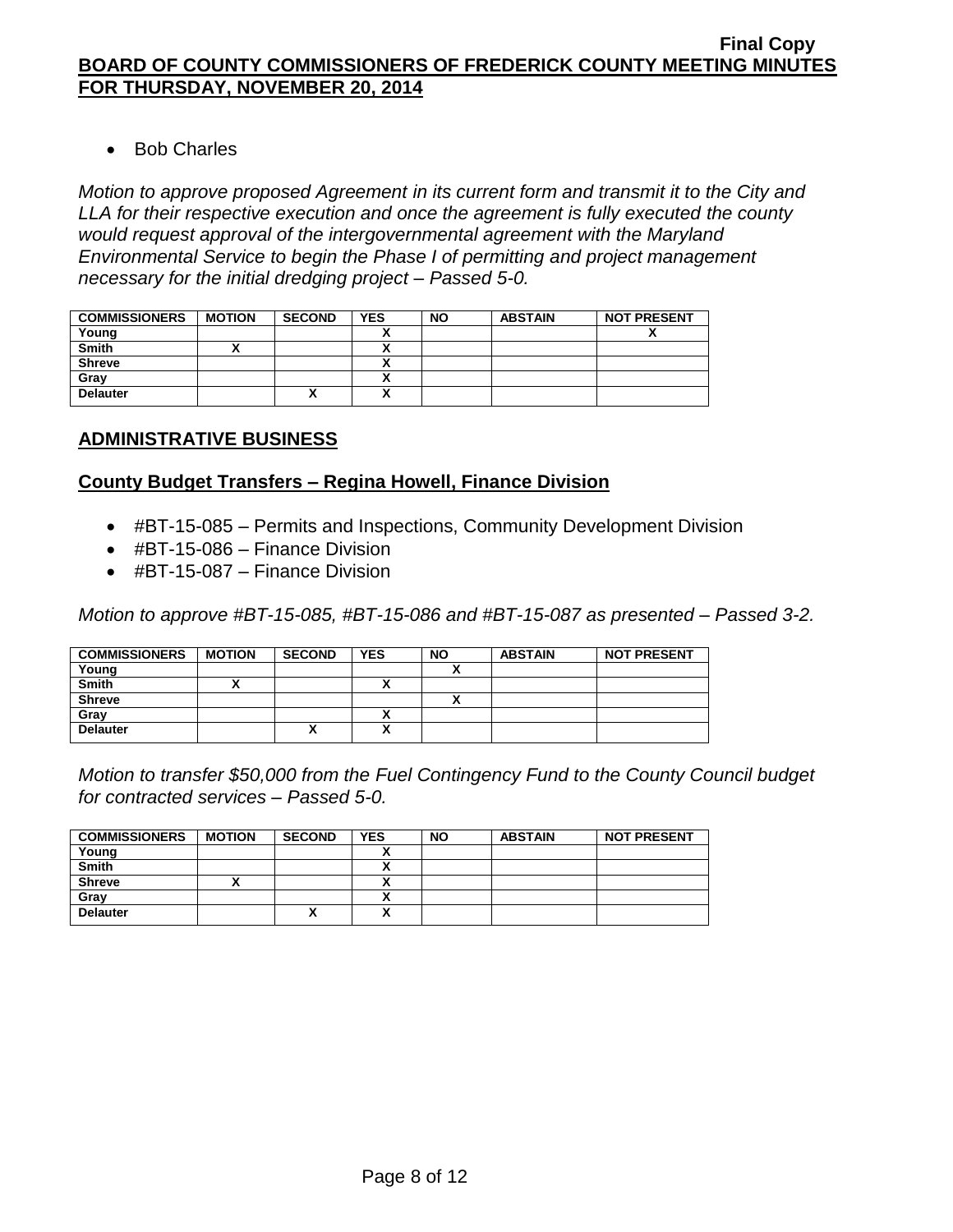*Motion to move a .5 Full Time Equivalent (FTE) to a 1 FTE in the Interagency Internal Audit Authority, Internal Audit Department and approve the associated budget transfers – Passed 4-0-1.*

| <b>COMMISSIONERS</b> | <b>MOTION</b> | <b>SECOND</b> | <b>YES</b> | <b>NO</b> | <b>ABSTAIN</b> | <b>NOT PRESENT</b> |
|----------------------|---------------|---------------|------------|-----------|----------------|--------------------|
| Young                |               |               |            |           |                |                    |
| <b>Smith</b>         |               |               |            |           |                |                    |
| <b>Shreve</b>        |               |               |            |           |                |                    |
| Gray                 |               |               |            |           |                |                    |
| <b>Delauter</b>      |               |               | ٠.<br>~    |           |                |                    |

### **FFY 2014 Assistance to Firefighters Grant Program Application to Department of Homeland Security – Michael Grierson, Fire and Rescue Services Division**

Mr. Grierson and Mr. Chip Jewell, Volunteer Fire and Rescue Services Division, commented on the application.

*Motion to approve the grant application as presented – Passed 5-0.*

| <b>COMMISSIONERS</b> | <b>MOTION</b> | <b>SECOND</b> | <b>YES</b> | <b>NO</b> | <b>ABSTAIN</b> | <b>NOT PRESENT</b> |
|----------------------|---------------|---------------|------------|-----------|----------------|--------------------|
| Young                |               |               |            |           |                |                    |
| <b>Smith</b>         |               |               |            |           |                |                    |
| <b>Shreve</b>        |               |               | n          |           |                |                    |
| Gray                 |               | ́             |            |           |                |                    |
| <b>Delauter</b>      |               |               |            |           |                |                    |

## **Monocacy Wastewater Pump Station and Force Main Engineering Services Proposal – Kevin Demosky, Utilities and Solid Waste Management Division**

Mr. Demosky presented the proposal from GHD, Inc. that provded design phase services, bid and award phase services, and construction phase engineering for the construction of the new county Preliminary Treatment and Sewage Pumping Facility to solve a capacity problem on the City of Frederick's Monocacy Interceptor.

*Motion to approve the proposal from GHD, Inc. dated October 14, 2014, in the amount of \$1,811,497.00 by way of a contract change order to the City of Frederick for the engineering services contract via RFP #12-D, City of Frederick Wastewater Treatment Plant Enhanced Nutrient Removal Upgrade which was approved on October 18, 2012 – Passed 5-0.*

| <b>COMMISSIONERS</b> | <b>MOTION</b> | <b>SECOND</b> | <b>YES</b> | <b>NO</b> | <b>ABSTAIN</b> | <b>NOT PRESENT</b> |
|----------------------|---------------|---------------|------------|-----------|----------------|--------------------|
| Young                |               |               |            |           |                |                    |
| <b>Smith</b>         |               |               |            |           |                |                    |
| <b>Shreve</b>        |               |               |            |           |                |                    |
| Gray                 |               |               |            |           |                |                    |
| <b>Delauter</b>      |               |               | ~          |           |                |                    |

## **PUBLIC COMMENTS**

None.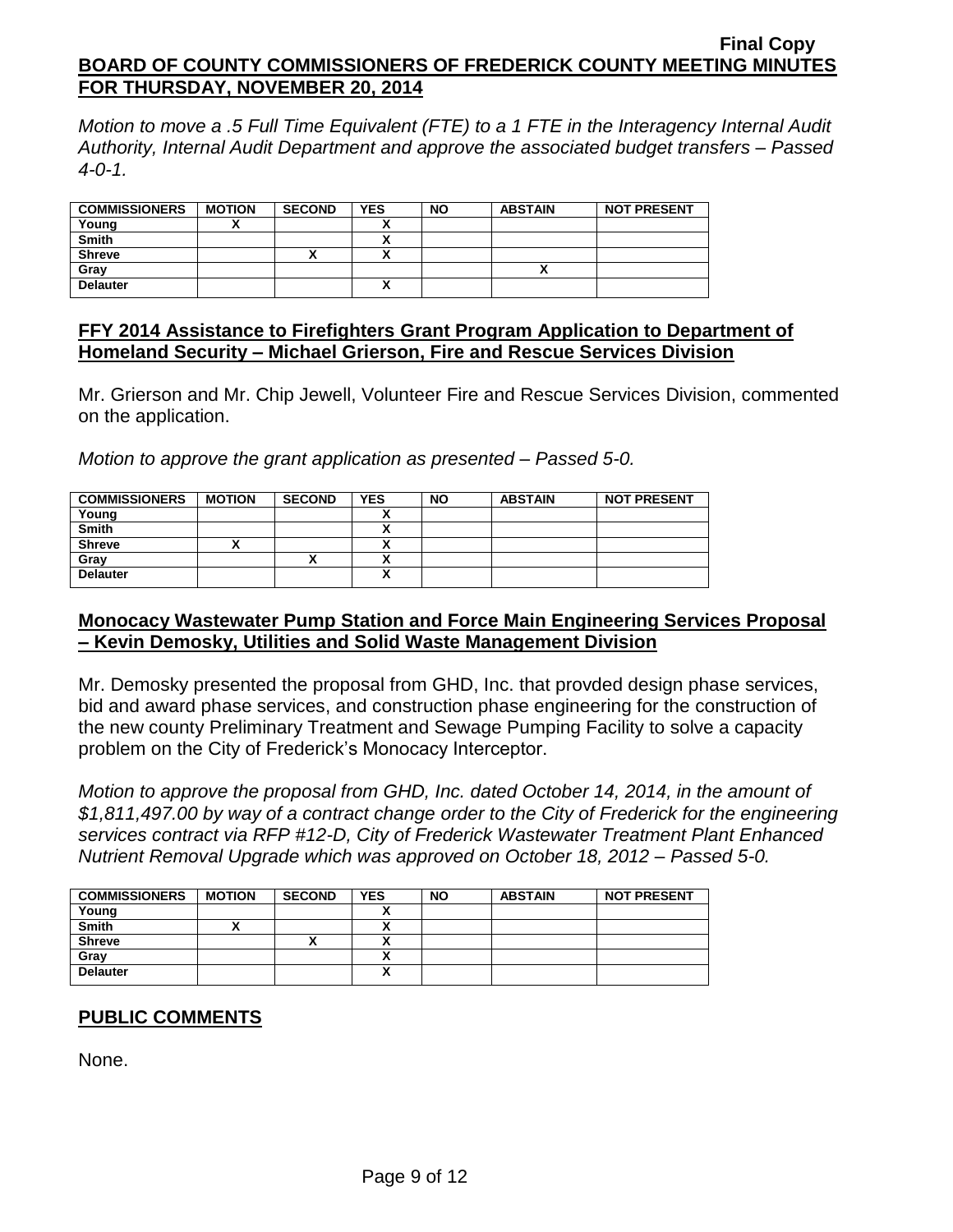## **QUESTIONS – PRESS**

None.

# **COMMISSIONER COMMENTS**

None.

# **CLOSED SESSION**

Maryland Annotated Code General Provisions Article §3-305(b)(3) To consider the acquisition of real property for a public purpose and matters directly related thereto.

**Topic** – To consider the acquisition of an interest in real property for purposes of agricultural preservation.

*Motion to go into closed session – Passed 5-0.*

| <b>COMMISSIONERS</b> | <b>MOTION</b> | <b>SECOND</b> | <b>YES</b> | <b>NO</b> | <b>ABSTAIN</b> | <b>NOT PRESENT</b> |
|----------------------|---------------|---------------|------------|-----------|----------------|--------------------|
| Young                |               |               |            |           |                |                    |
| <b>Smith</b>         |               |               |            |           |                |                    |
| <b>Shreve</b>        |               |               |            |           |                |                    |
| Gray                 |               | "             |            |           |                |                    |
| <b>Delauter</b>      |               |               |            |           |                |                    |

# **ADJOURN**

The meeting adjourned at 12:45 p.m.

Patricia Morrow Recording Secretary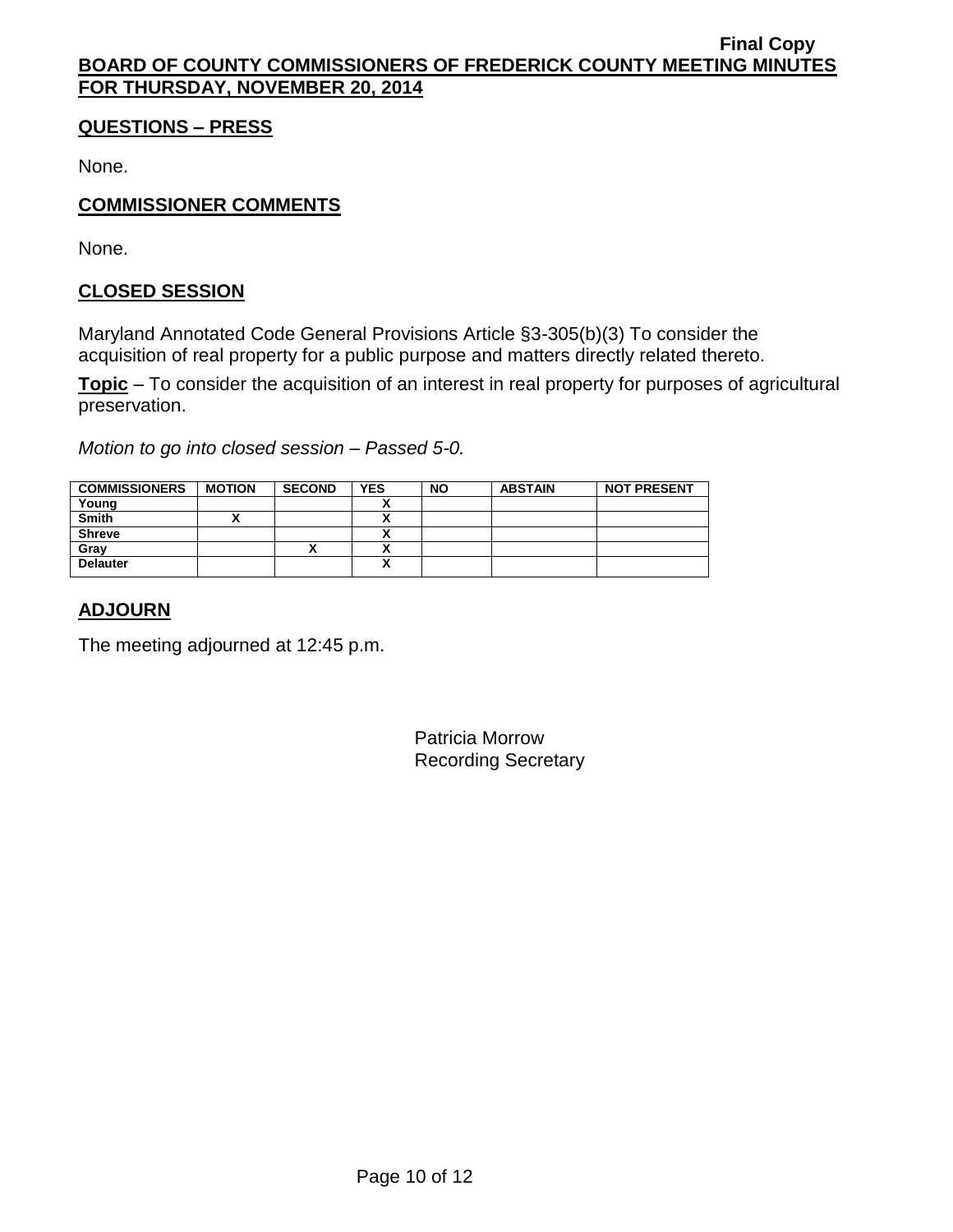## **FORM OF STATEMENT FOR CLOSING THE MEETING OF THURSDAY, NOVEMBER 20, 2014**

# **STATUTORY AUTHORITY TO CLOSE SESSION**

# **Maryland Annotated Code General Provisions Article §3-305(b):**

(3) To consider the acquisition of real property for a public purpose and matters directly related thereto.

## **Motion:**

Upon a motion by Commissioner Smith, seconded by Commissioner Gray, the Board voted 5-0 to go into closed session in accordance with Maryland Annotated Code General Provisions Article §3-305(b) (3) To consider the acquisition of real property for a public purpose and matters directly related thereto.

## **Time and Location:**

11:48 a.m. – First Floor Hearing Room, Winchester Hall

## **Topic to be Discussed:**

To consider the acquisition of an interest in real property for purposes of agricultural preservation.

> Patti Morrow Recording Secretary